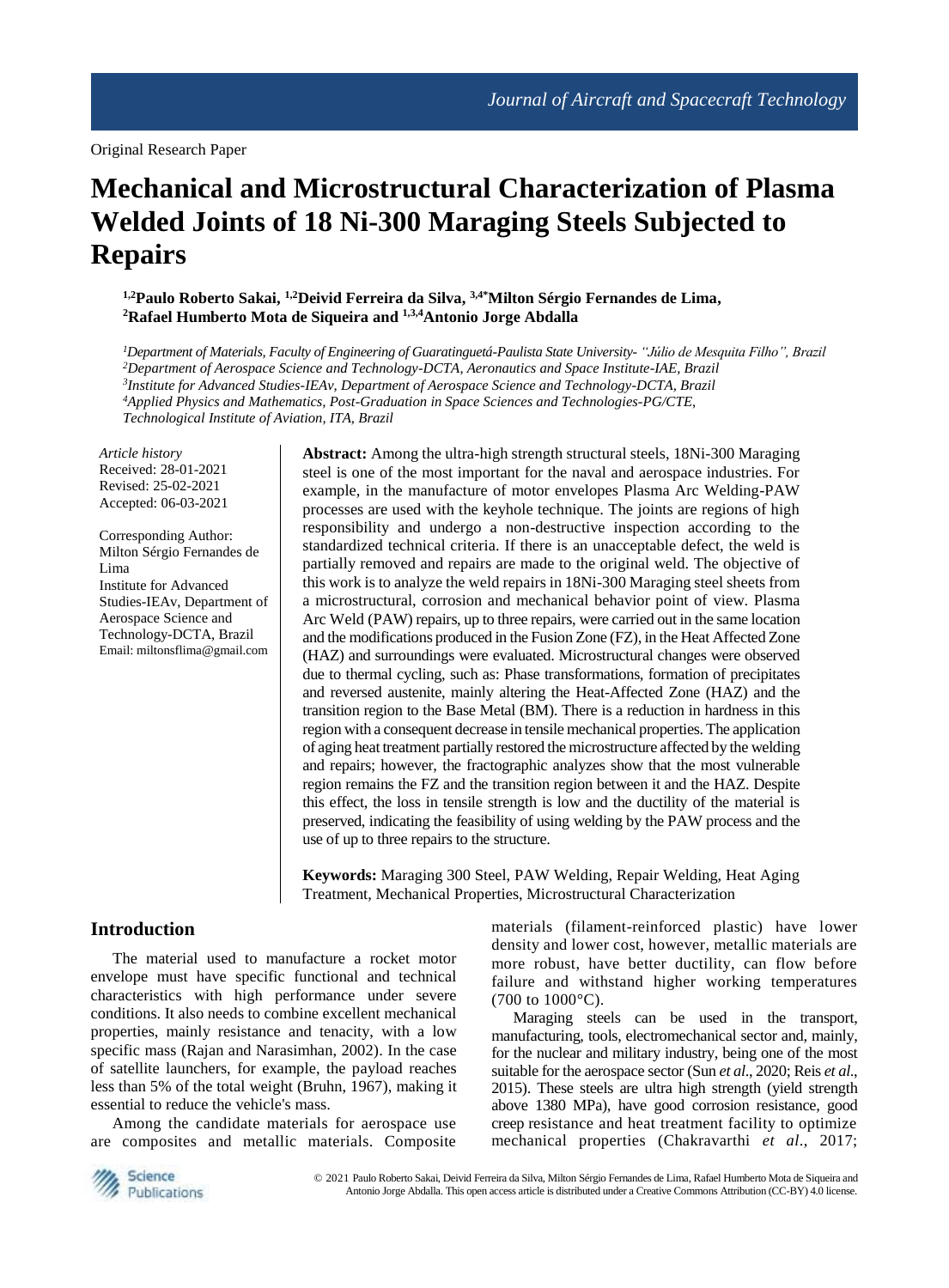Schmidt and Rohrbach, 1991; AMS 2759/3E, 2008; AMS 6514G, 2010; Vasudevan *et al*., 1990).

Hall and Slunder (1968) report the use of maraging steel for both small rocket engines with a diameter of 406.4 mm and walls with 1.78 mm (HARP Project-High Altitude Research Program) and for large motor envelopes, as tested by NASA, with a diameter of 6604 mm and thicknesses from 10 to 15 mm. In the Brazilian case, the last satellite launch vehicle designed has one of the propulsion stages, called S43, with a diameter of about 1000 mm, 6500 mm in length, the thickness of the steel walls is about 3.3 mm. These are formed by calendered plates and plasma welded to form the cylinder of the motor envelope. This structure has the specification for a tensile strength limit of 1765 MPa and a hardness of 52 to 55 HRC (Sakai, 2015).

Several studies have been indicating for decades the superiority of two types of steels for rocket application, D6AC and Maraging. These alloys show similarities in the properties of specific strength, fracture toughness, specific stiffness, machinability, cost and coefficient of thermal expansion, however, with advantages for Maraging steel when considering corrosion resistance and stress corrosion (Rajan and Narasimhan, 2002; Poinke and Garland, 1973; Matsuo and Kawaguchi, 1995; Suresh, 2008).

For the aerospace sector, the combination of high strength-to-weight ratio and good fracture toughness of Maraging is essential and proves to be superior when compared to other high-strength steels (ESA, 2004; ASM, 2019). Due to its low carbon content, it presents good weldability and dimensional stability (Galindo-Nava *et al*., 2016). One of the important factors that increases the hardness and resistance of Maraging 18Ni steel, without marked loss of ductility, is the aging hardening process. Aging occurrs mainly in the range of 455 to 510°C, below the reversion temperature for austenite (Reis *et al*., 2016; Pardal *et al*., 2006), allowing the uniform precipitation of various intermetallic compounds such as Ni3Ti, Ni3Mo and Fe2Mo (Fanton *et al*., 2014; Dos Reis *et al*., 2015).

The welding process is not free from defects, nondestructive analyzes performed by Xrays and dyes must analyze the welded region and eventually, in cases of defects not acceptable by technical standards, the element must be rejected or if possible repaired. However, the repair process involves removing part of the previous weld, with the defect and applying a new weld layer, involving a new thermal cycling and alteration of the region's microstructure (Sakai *et al*., 2015).

Complex processes are activated when carrying out repairs, as they involve new fusion and solidification with formation of dendritic structure, redistribution of solutes and transformation of phases. The heterogeneities in the chemical composition with the enrichment of elements such as Ni, Co, Mo and Ti, can lead to the formation of retained austenite, with a localized reduction in the properties of steel(Pardal, 2012). There is also the phenomenon of grain growth and austenite reversal, which reduce hardness and mechanical properties. In regions where the temperature reaches values close to 500°C there is the precipitation of intermetallic, with a localized increase in the hardness value (Reis *et al*., 2016). Due to all these phenomena, it is essential to analyze in detail the microstructure and the influence of the thermal cycles of each repair used (Reis *et al*., 2015; Sakai *et al*., 2016; de Lima *et al*., 2019).

Marcisz *et al*. (2017) studied the influence of temperature and aging time on the mechanical properties of Maraging 18Ni 350 steel, this same aging will also occur due to the thermal cycling of the welding process or welding repairs. Depending on the distance of the microstructure to the fusion zone, a corresponding temperature range will be developed and the localized phenomena depend on the chemical composition and the times and temperatures developed in the region (Blondeau, 2008).

This study was carried out to try to reduce the gap in the literature regarding the effects of welding repairs carried out on aerospace structures. Some works with weld repairs for other types of materials and applications, such as stainless steel, DH36 steel, aluminum alloys and titanium show the technical feasibility of carrying out repairs, provided that respected the peculiarities of the welding process and subsequent heat treatments, however, losses in resistance and ductility properties are generally observed (Teng *et al*., 2017; Kanne Jr *et al*., 1999; Reimann *et al*., 2017; He *et al*., 2017). Few articles were found for Maraging steel, (Sinha *et al*., 1993) used the Maraging 250 and performed up to two repairs per weld, finding a loss in mechanical strength of 5 to 6%. Ahmed *et al*. (2012), using the same steel, observed a 10% reduction in strength after making two repairs and aging the alloy. In this study, we sought to deepen the understanding of the microstructural processes involved in the repaired region. After welding, up to three repairs were made to the weld bead of Maraging 18Ni steel (300) and the changes in the microstructure and mechanical properties resulting from this interference were analyzed.

# **Experimental**

# *Materials*

The material used was Maraging 18Ni steel (300) produced by BÖHLER in the form of a 3.35 mm thick plate, which was hot rolled and solubilized (hot rolled, annealed). In the welding process, the MAR300 steel alloy in the form of wire addition material with a diameter of 0.889 mm, according to the AMS 6463D standard (AMS 6463D, 2009). Table 1 shows the chemical composition of Maraging steel sheet and filler metal used in welding and carrying out repairs.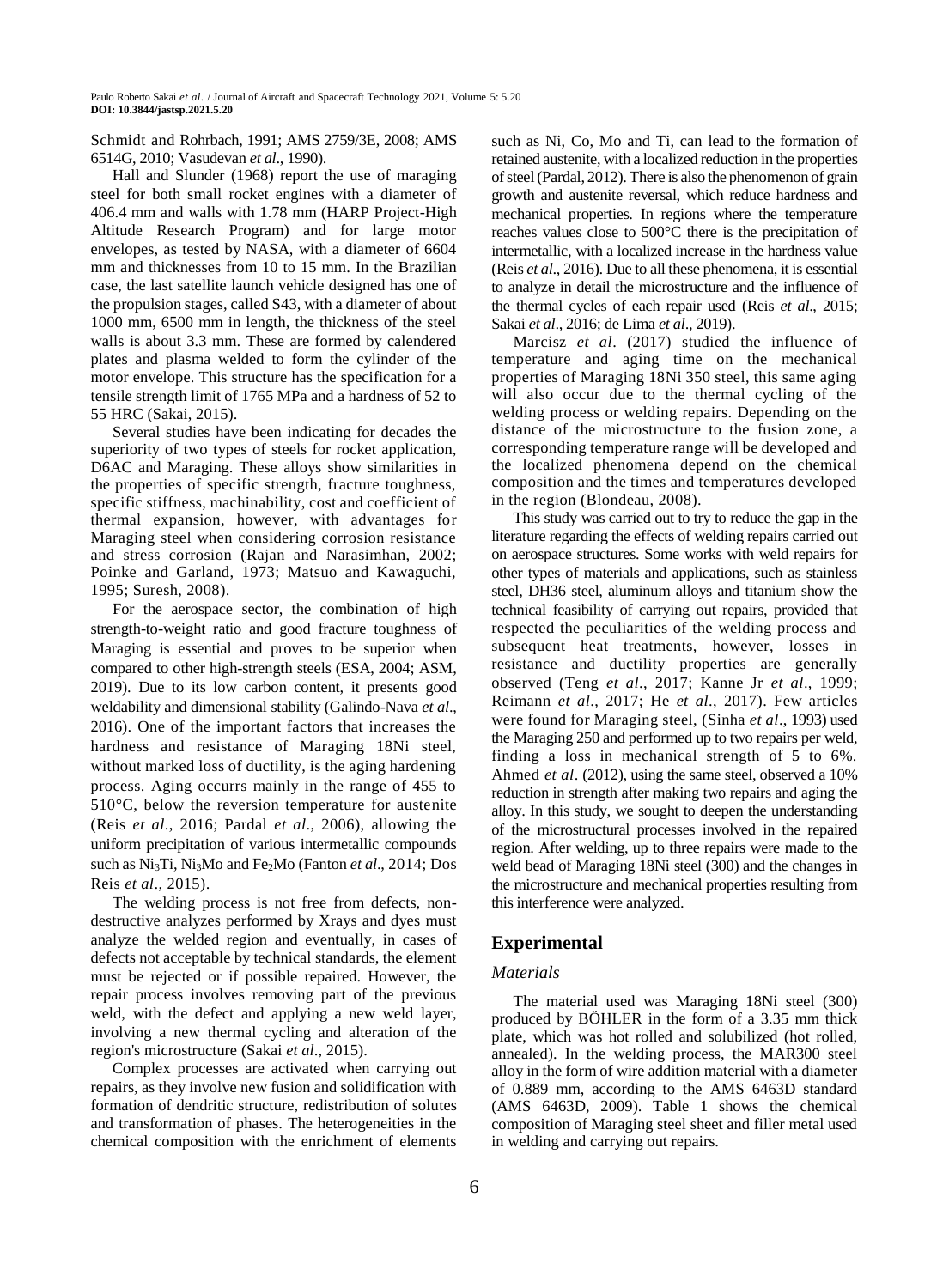#### *Welding*

From the sheet received from Maraging 300 steel, pieces 400 mm long and 100 mm wide were cut in the transverse direction. The surfaces next to the weld were cleaned with a cloth and acetone to remove contaminations and oxides.

The welding was carried out similarly to what is done for the manufacture of the cylindrical sections of the metallic motor envelopes of the Institute of Aeronautics and Space IAE (Brazil) called longitudinal welding (90° with the lamination direction). This is the most critical position, because the weld supports the greatest loads during a launch. The process was carried out continuously with filler metal in a single pass and in the flat position. In Fig. 1a some cut sheets are shown and in Fig. 1b the strips prepared to receive plasma welding.

For the welding, PAW was used with the technique called keyhole and butt welding. The welding equipment was used in direct non-pulsing current. The parameters used are shown in Table 2.

#### *Weld Repairs*

After the welds, the repairs were carried out as shown in Fig. 2a, with an length of 80 mm. This is sufficient to machine four specimens according to the (AWS B4.0, 2007) standard. Among the regions that received repairs, a space was left to remove specimens to verify the effect of the heat emanated from the repairs carried out.

The opening in the weld bead for the repair was carried out with an abrasive disc with a thickness of approximately 3 mm (Fig. 2b). The depth of 2.3 mm (70% in depth) was removed leaving 1.0 mm of the original cord. Subsequently, the channels were prepared with a rotary sander (60 mesh) and cleaned with acetone. The repair was made with the filler metal indicated in Table 1 by GTAW with a current of 50 A and a flow rate of the shielding gas (argon) of 8 l/min.

The samples were prepared with one, two or three repairs at these locations (Fig. 2), afterwards, the microstructural changes were analyzed and specimens were made to evaluate the mechanical properties.

#### *Heat Treatment and Mechanical Properties*

From the welded and inspected joint specimens were manufactured for the tensile tests according to the (AWS B4.0, 2007) standard by the wire EDM process. In Fig. 3a the coupon drawing is shown and in Fig. 3b the specimen cut by EDM, leaving the weld bead in the center of the specimen. Four specimens were tested for each condition studied.

The specimens, without repair and with the repairs, were submitted to the heat treatment of solubilization and aging. Following recommendations from (AMS 6521C, 1991). Solubilization was carried out at a temperature of 815±5°C with a 60 min stay in the oven in an uncontrolled atmosphere. For the thermal treatment of aging the steel was heated to a temperature of 480±5°C with a period of 3 h in the oven in an uncontrolled atmosphere. In both processes, the heating rate was 200°C/h and cooling was done in air up to 25°C.

For the performance of the tensile tests, the servohydraulic traction machine type MTS model 810.23 M with 250 kN of capacity was used with the test speed of 1 mm/min. At least three coupons were tested for each condition studied.

Vickers Hardness measurements (HV) were also made by micro-indentation on samples of all studied conditions. The equipment used was the FUTURE TECH microhardness model FM-700 with a load of 300 gf and with a penetration time of 15 sec. Figure 4 shows a schematic of the measurements taken in two directions: (a) Verticalalong the bead from the root to the top of the weld (line A-A) and (b) horizontal-from the center of the weld bead in towards the Base material (BB line). The space between two consecutive measurements was 0.25 mm.

#### *Microstructural Characterization*

For the microstructural analysis. samples were taken from the welding and repair regions. These were embedded in bakelite, sanded with granulometries up to 800 mesh and then polished with alumina solution (1 μm) and with colloidal silica solution  $(0.1 \mu m)$ . For the exams, the optical microscope model AXIO IMAGER 2 from ZEISS was used.

For microscopic analysis, different reagents were used depending on the purpose of the examination. Table 3 shows the different solutions used.

The geometric measurements of the weld bead were taken from the embedded samples using a Holtermann LH-10/20x magnifying glass and the OPTIV Classic VM 3020 profile projector.

**Table 1:** Chemical composition of base material and wire welding addition (wt %)

| Elements       |       | Cα    | ◡     | CC   |       | Mn       | Mo   | N1    |       |               |       |      |
|----------------|-------|-------|-------|------|-------|----------|------|-------|-------|---------------|-------|------|
| Maraging (300) | 0.087 | 0.01  | 0.007 | 9.35 | 0.06  | $0.01\,$ | 4.67 | 18.58 | 0.004 | 0.02          | 0.002 | 0.66 |
| Elements       |       |       |       | UС   |       | Mn       | Mo   |       |       | $\mathbf{S}1$ | ັ     |      |
| Filler metal   | 0.079 | 0.004 | 0.007 | 8.79 | 0.002 | $0.01\,$ | 4.54 |       | 0.004 | $0.08\,$      | 0.001 | 0.61 |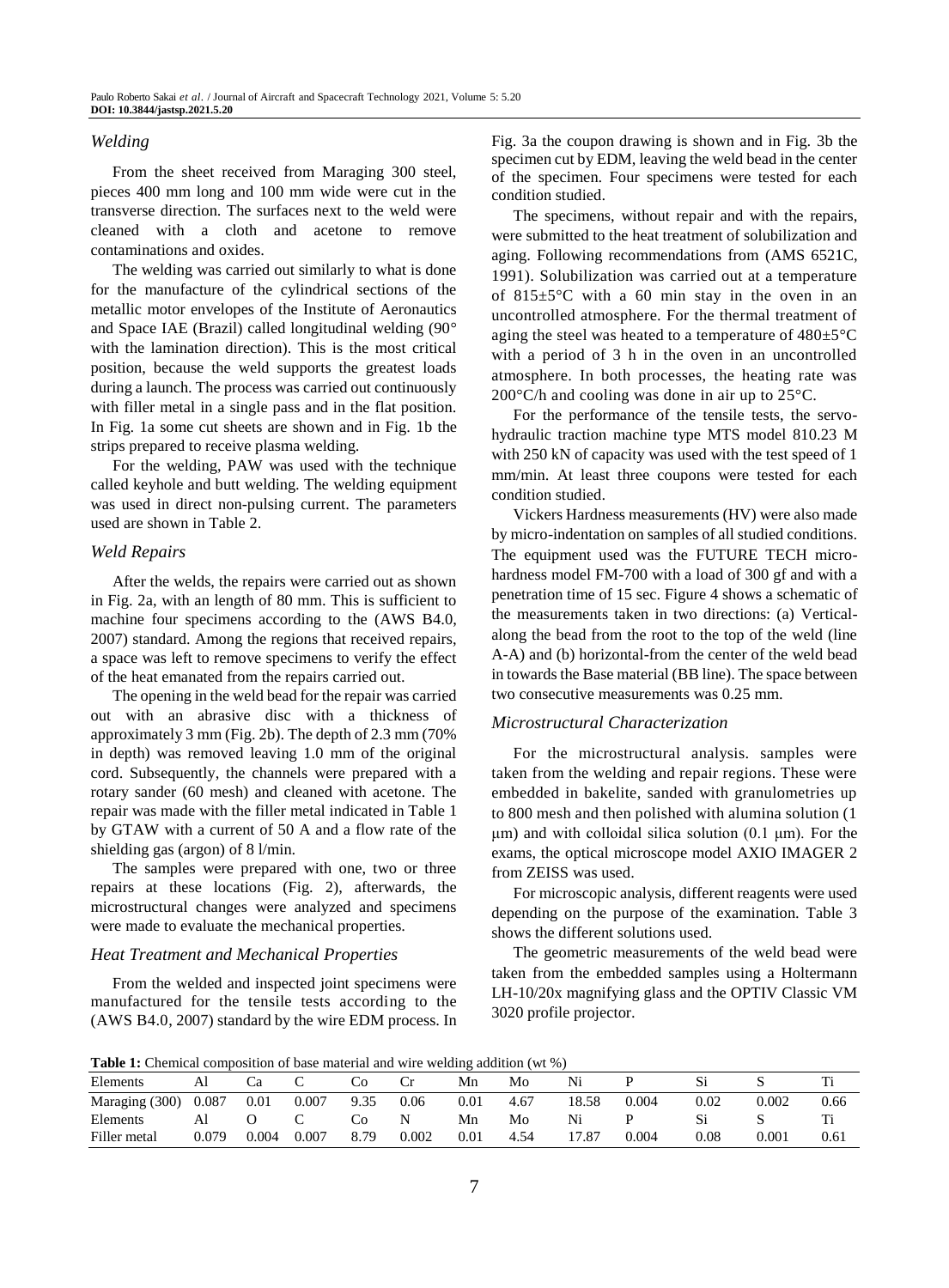#### **Table 2:** PAW parameters

| Current                    | 133 A         |
|----------------------------|---------------|
| Voltage                    | 46 V          |
| Welding speed              | $300$ mm/min  |
| Wire feed speed            | $1680$ mm/min |
| Shielding gas flux (argon) | $25$ $1/min$  |
| Plasma gas flux (argon)    | $3.5$ $1/min$ |
| Purge gas flux (argon)     | $25$ $1/min$  |
|                            |               |

# **Table 3:** Chemical etchings

| Aim                                 | Etching procedure                                                     |  |  |
|-------------------------------------|-----------------------------------------------------------------------|--|--|
| Grain boundaries reveal             | $-60\%$ HNO <sub>3</sub> em 40% destilated water (electrocell $-5$ V) |  |  |
| Microstructural analyzes after weld | - Fry type $(40 \text{ mL HCl. } 5 \text{ g CuCl}_2$ . 30 mL water.   |  |  |
|                                     | 25 mL ethanol) plus $20\%$ HNO <sub>3</sub> in 80% water              |  |  |

Microstructural analyzes after weld and heat treatment - Nital 3% (3 mL HNO3 in 97 mL ethanol)





Fig. 1: (a) strips of maraging steel and (b) juxtaposed strips prepared for plasma welding



**Fig. 2:** (a) location of repairs and (b) opening of channel with abrasive disc for repair



**Fig. 3:** (a) sample for tensile test - [36] AWS B4.0 (2007) and (b) specimen cut by wire EDM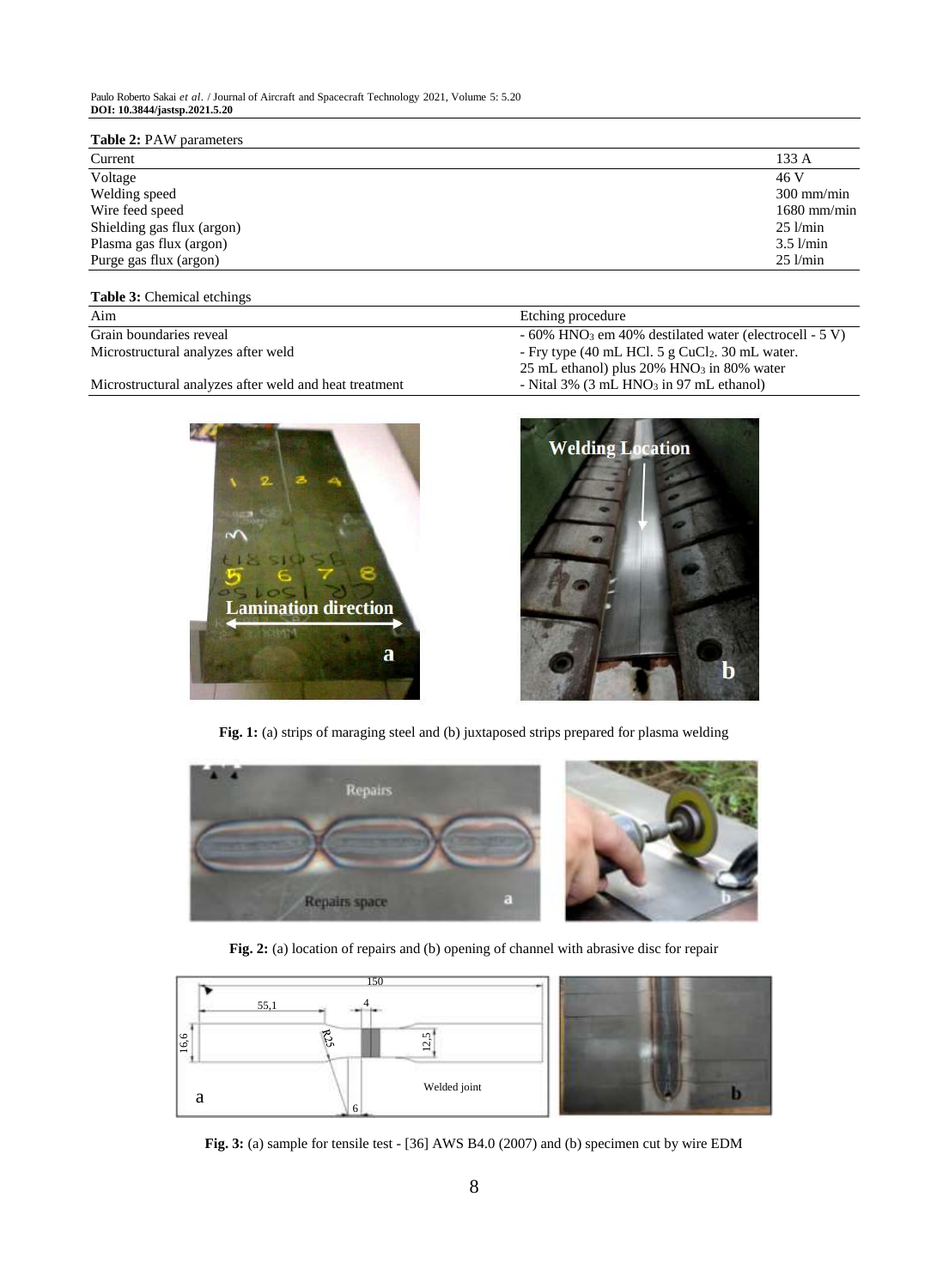

**Fig. 4:** Directions for microhardness measurements: A-A (vertical) and B-B (horizontal)

# **Results and Discussion**

#### *Characteristics of Maraging Steel before Welding*

Starting Maraging 18Ni (300) steel was analyzed for its microstructure and mechanical properties before welding. repair or heat treatment processes. Table 4 shows the initial properties of the steel with respect to grain size evaluated according to the (ASTM E112-13, 2013). hardness and tensile properties. the initial condition of the steel being solubilized. The properties of the steel were also evaluated. as shown in Table 4. After receiving the thermal treatment of aging. an increase in the mechanical properties of hardness and tension is noted. with a reduction in elongation.

## *Characteristics of Welded Steel*

# *Microstructural Characterization after Welding*

Figure 5a shows the Fused Zone (FZ). the Heat Affected Zone (HAZ) and the Base Material (BM). In FZ there is the formation of dendritic structure due to solidification and in HAZ there is a change in the microstructure due to phase transformation or grain growth, both with changes in mechanical properties. In the BM there are no microstructural changes maintaining the original properties of the material. Images 5.b and 5.c show the FZ of the steel before and after the aging treatment, respectively. After the thermal aging treatment homogenization occurs in the microstructure and properties of the BM and HAZ regions.

In Fig. 5b it is shown how the measurements of the cord dimensions were made. The average values found were: Height (A-A). 4.0±0.2 mm; top width (B-B). 5.4 $\pm$ 0.3 mm; and root width (C-C). 2.7 $\pm$ 0.4 mm. After repairs, these measures were redone.

#### *Microstructural Effects Due to Repairs*

After removing parts of the fusion zone (70% in depth). the welds were redone, simulating 1 repair. 2 repairs and 3 repairs in the weld bead. Subsequently. the geometric and microstructural changes that these repairs caused were evaluated, because, in addition to the addition of the material, there is the effect of the repetition of thermal cycling in each repair performed. In Fig. 6 is

shown the microstructures of the weld bead after repairs and the heat treatment applied. an increase in the width of the fusion zone after repairs is noted, mainly at the top of the weld. where the repair is applied.

To increase the mechanical properties it was necessary to perform the thermal treatment of aging, the images in Fig. 7 illustrate the weld bead morphology after the treatment, there are no dimensional changes due to the heat treatment.

When analyzing the weld geometry. As shown in Fig. 5b. it is noted that there is an increase in the deposition of the material after the repairs. as shown in Table 5. The increase in the dimensions of the cord (reinforcement) are not removed when used in the Brazilian rocket motor envelope. Contributing to increase the effort supported by the cylinder.

When the steel is welded, there is the formation of a dendritic region in the FZ. As shown in Fig. 8a at the interface FZ and HAZ (without repair) and 8b (2 repairs). with enlargement of the interface marked in Fig. 7b. With black rectangle. The welds made for repair produce similar dendritic microstructures in the region. However. due to thermal cycling. close to the FZ interface, grain growth occurs. It is also noted that. Among the martensitic dendrites, there is the formation of the austenitic phase ɣ (white color), this fact occurs due to the enrichment of the elements Ni. Ti and Mo. stabilizer of this phase. of the last liquid fractions to solidify (Hall and Slunder, 1968). Fanton *et al*. (2014), performing laser welding of maraging 300 steels, estimated a percentage of 17% of phase ɣ in the FZ. The high temperatures and prolonged times in the treatment of aging also favor the reversion of the martensitic to austenitic phase.

A considerable increase in the initial grain size of the steel was observed in the vicinity of the FZ. Figure 9 illustrates this increase for the welded condition without repairs, it is noted that the average grain size increased about 4 times. in the vicinity of the FZ. according to ASTM. they went from a No. 9 grain to a No. 4 grain. The grains will decrease until reaching the original size of the base material. about 1 mm from the FZ. Venkateswara Rao *et al*. (2010; Fanton *et al*., 2014) found a similar increase in the region close to the FZ interface in maraging steels. This same behavior was observed when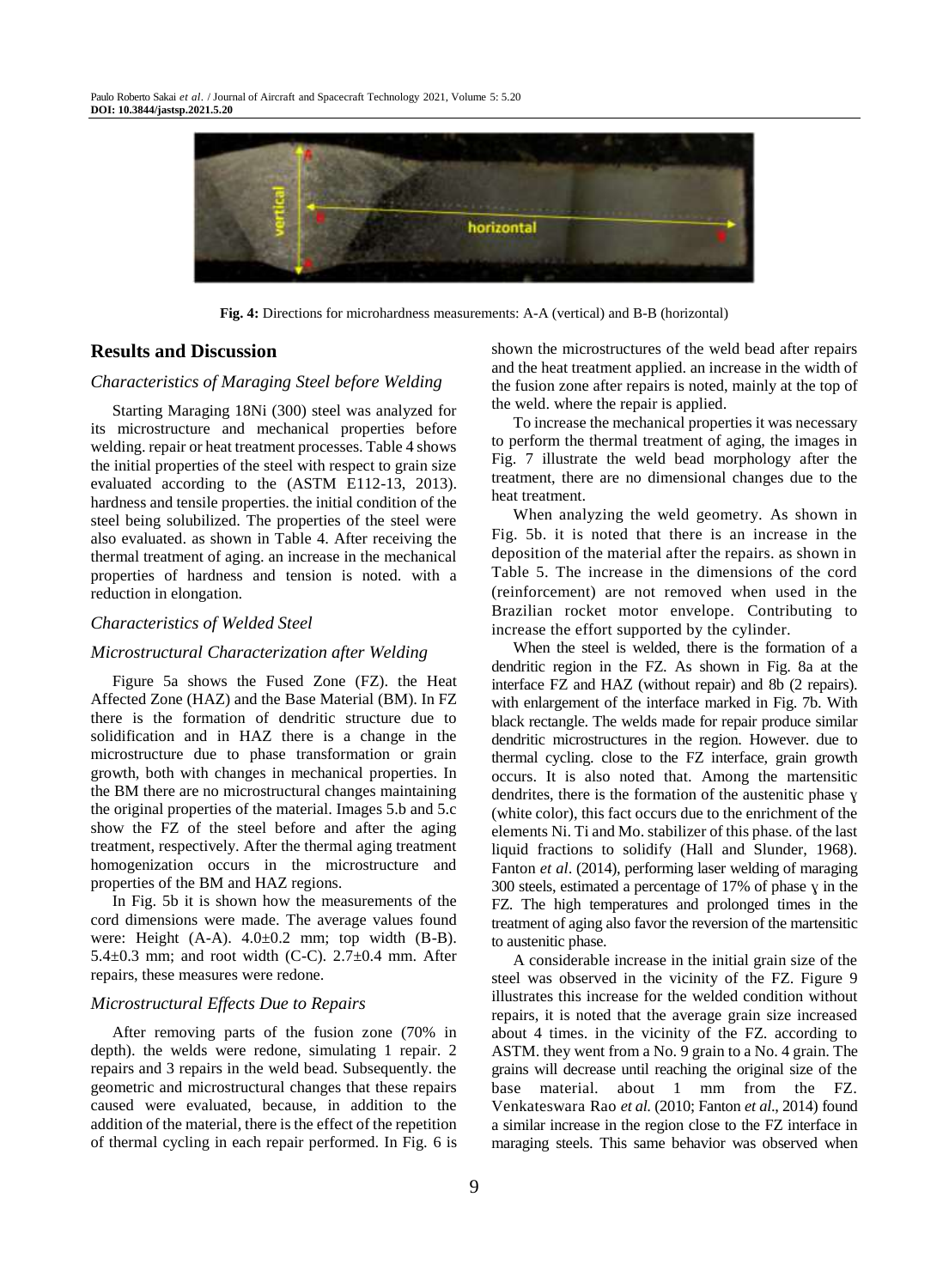making 1. 2 or 3 repairs, indicating that the thermal cycling, although producing phase transformations in the HAZ, does not lead to an increase in the grains higher than that observed due to plasma welding.

### *Microindentation Hardness Analysis*

#### *Microhardness in the Vertical Direction*

The direction that coincides with the A-A axis in Fig. 4. From the root to the top of the weld was considered vertical. Figure 10 shows that the variations in the hardness of the weld bead, from the root to the top of the weld (vertical), before the aging treatment-HT (Fig. 10a) and after aging (Fig. 10b). The various repairs carried out did not affect the hardness in the melted area of the material producing little variation in this region.

The aging treatment increased the levels of hardness for all cases studied by about 200 HV. The graph in Fig. 10b and Table 6 show the average values measured before and after the heat treatment and the variations due to the repairs carried out. After repairs and aging, there is an increase in hardness in the samples of just over 30 HV. This increase is due to the aging of the as-welded Maraging steel, which is responsible for precipitate driven pinning of dislocations.

## *Microhardness in the Horizontal Direction*

The horizontal direction is the direction indicated by line B-B of Fig. 4. The hardness measurements were taken from the center of the Fusion Zone (FZ). passing through HAZ. and continuing towards the Base Material (BM). In Fig. 11a hardness profile is shown for each condition studied. before receiving the aging Treatment (TT).

The red reference line indicates the hardness of 349 HV. Hardness of the base material before heat treatment. It is observed that. although there is a similarity in the microhardness values in the FZ and in the transition band (ZT). there are significant changes due to the new thermal cycling due to repairs. It is noted that there is a small reduction in the hardness in the Transition Zone (ZT). a fact related to the increase in grain size, however, the hardness remains close to that of the base material (martensitic).

The higher increases in hardness values are related to the phenomenon of aging associated with the heat of the weld. In the case of unrepaired weld, the greatest effect appears at a distance between 7 and 8 mm from the center of the weld, where the heat has reached a temperature sufficient to cause precipitation of intermetallics, but it was not high enough for austenitization. In regions between 2 and 7 mm the temperatures were higher than 623°C. austenitization temperature, according to (Reis *et al*., 2015). with subsequent formation of martensite in cooling with a hardness similar to that of the base material. Similar results were observed by (Sakai *et al*., 2016; Fanton *et al*., 2014) working with different types of weld.

When carrying out the first repair. it is noted that the heat displaced the precipitation region for greater distances, above 10 mm, changing the previously aged band due to the heat imposed during the repair, sufficient to produce alteration of phases with reduction in hardness.

When the second repair is performed, the profile changes again, showing a region between 4 and 6 mm of hardness growth, however, not as high as the distance above 8 mm. In this intermediate region. the temperature is such that it allows partial transformation of phases (austenite-martensite) and partial aging of the grains that have not undergone transformation. For 3 repairs, the structure is more homogeneous, with a more accentuated aging for distances greater than 11 mm, indicating that the higher temperatures, which allow austenitization, have reached greater distances.

It is also noted in FZ some points with a drop in hardness, this fact is associated with the dendritic structure and the formation of untransformed austenite due to the increase of solute atoms in the last liquid portions to solidify, or reversed, due to reheating, a phenomenon also observed by some other authors (Reis *et al*., 2015; Sakai *et al*., 2016; de Lima *et al*., 2019).

Subsequently, the effect of the aging treatment on the hardness of the samples in FZ. ZT and HAZ was observed. The graphs in Fig. 12 show that aging increased the hardness. for the region of the base material and of the HAZ, to similar levels of the maraging steel without welding (red reference line - 568 HV) for all the studied conditions. However, it is noted that in the regions where the presence of austenite was observed in the microstructure (FZ and ZT) there is a drop in the hardness values, because the increase in hardness due to precipitation, occurs more effectively in the martensitic phase. There is also a minimum value in the transition zone because, in addition to the presence of austenite, there is also an increase in grain size in this region.

#### *Tensile Test*

The graph of Fig. 13 shows the average curves obtained in the tensile tests. of the Plasma-Welded (PAW) and aged specimens. Deformation was measured with a strain gauge placed over the FZ and HAZ. Table 7 shows the values of the limit of resistance, flow and the elongation found.

Looking at Fig. 13 and Table 7 it can be seen that the fact that steel is welded reduces the strength limit by around 7.5%, compared to non-welded steel. After making repairs to the weld. this reduction remains at similar levels. the following reductions in the resistance limit were observed, according to the number of repairs: 1R- 5.7%; 2R- 9.2% and 3R- 6.0%. The yield limit levels of the repaired coupons remain high and the variation in elongation between the welded samples is small.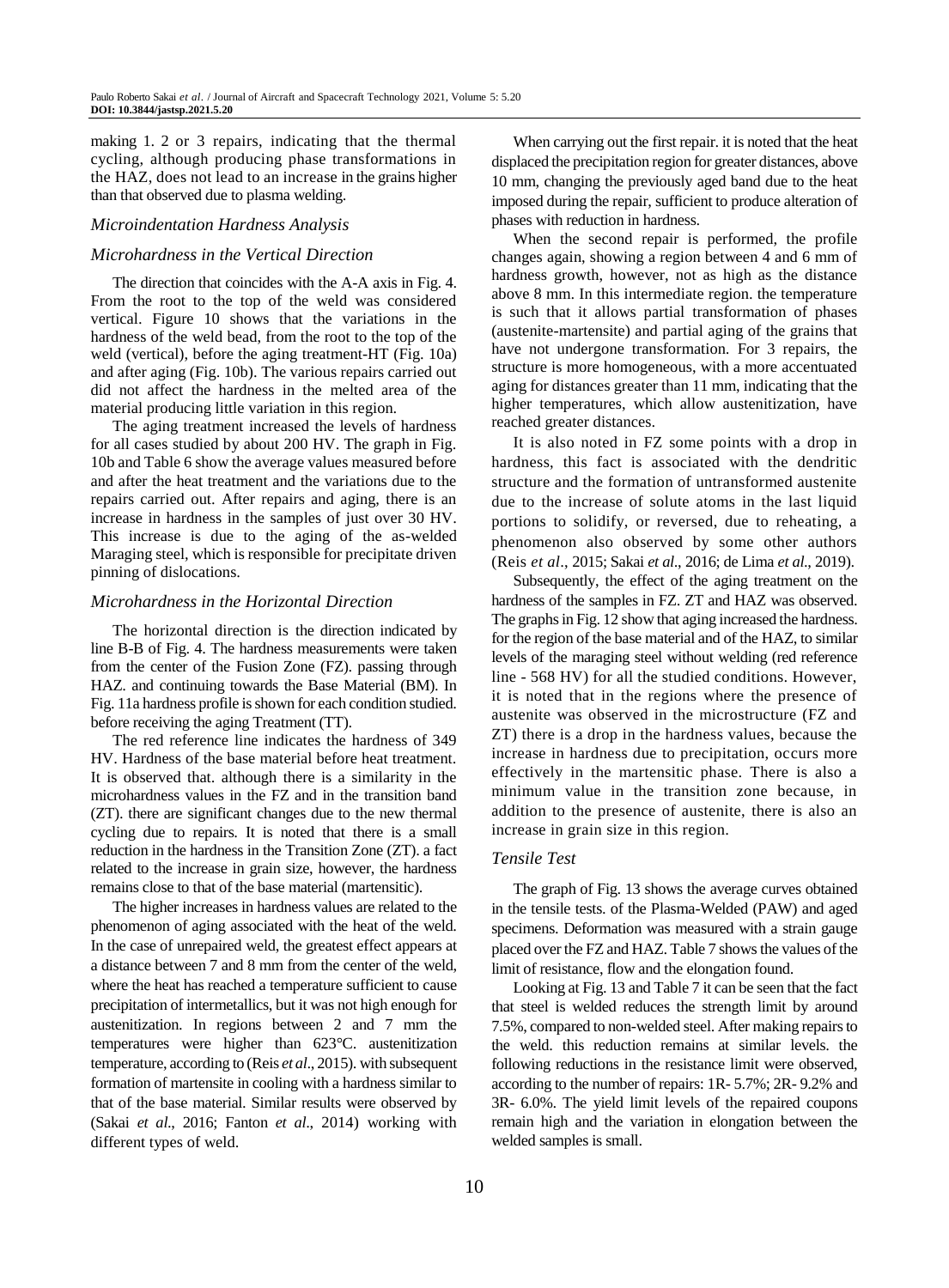# *Fracture*

# *Macroscopic Aspects*

Figure 14 shows the broken region of the welded specimens, with and without repairs. Broken in traction after heat treatment of solubilization and aging. Note that there is no macroscopic difference with respect to the rupture site,

similarly to all conditions, with or without repairs. the fracture tends to start at the periphery of the molten zone or in the molten zone and propagates through this region. There is a coincidence of the fracture site with the positions of less hardness, located in the transition region between FZ and HAZ. due to the increase in grain size and the presence of untransformed austenite.



**Fig. 5:** Micrographs of the bead: (a) overview of the welded region (b) FZ without heat treatment and (c) FZ after heat treatment. Etch: (a) and (b)  $20\%$  HNO<sub>3</sub> in 80% water; (c)  $3\%$  Nital



**Fig. 6:** Micrographs of the weld bead before heat treatment and with the application of repairs: 1 repair (a); 2 repairs (b) and 3 repairs (c). Etch:  $20\%$  HNO<sub>3</sub> in 80% water



**Fig. 7:** Micrographs of the weld bead after heat treatment and with the application of repairs: 1 repair (a); 2 repairs (b) and 3 repairs (c). Etch: Nital 3%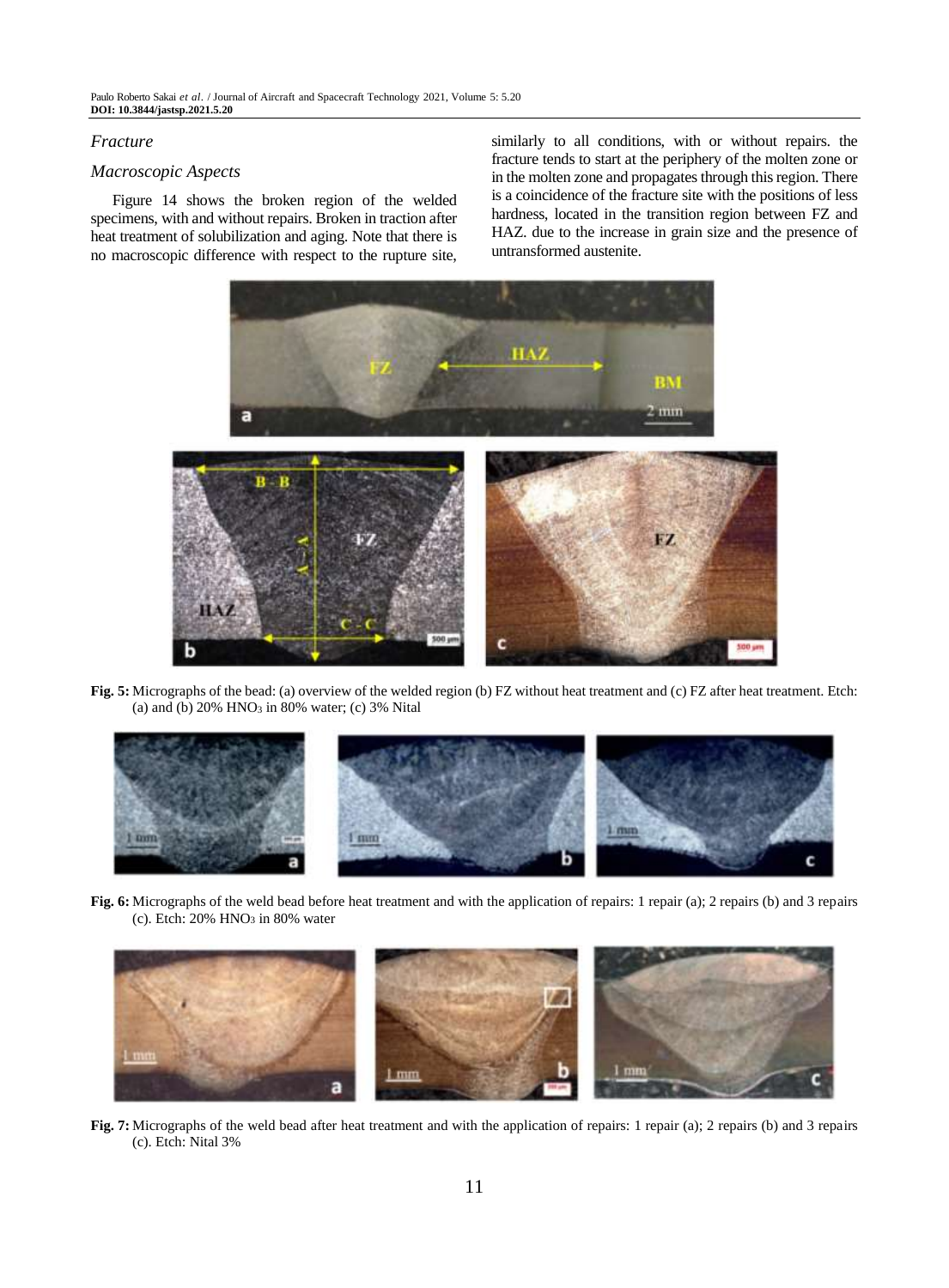

**Fig. 8:** Micrographs of the FZ and HAZ interface. after heat treatment: (a) Steel without repair and (b) steel with 2 repairs. Nital Etch 3%



**Fig. 9:** Grains in the FZ-HAZ transition region: (a) showing grain size gradient and (b) showing larger grains at the interface. Etch: 60% HNO<sup>3</sup> in 40% distilled water. electrolytic 5 V



**Fig. 10:** Vickers Hardness (HV) in the fusion zone. vertical direction: (a) before TT and (b) after TT. (Conditions: 0R-without repair. 1R-one repair. 2R-two repairs and 3R-three repairs)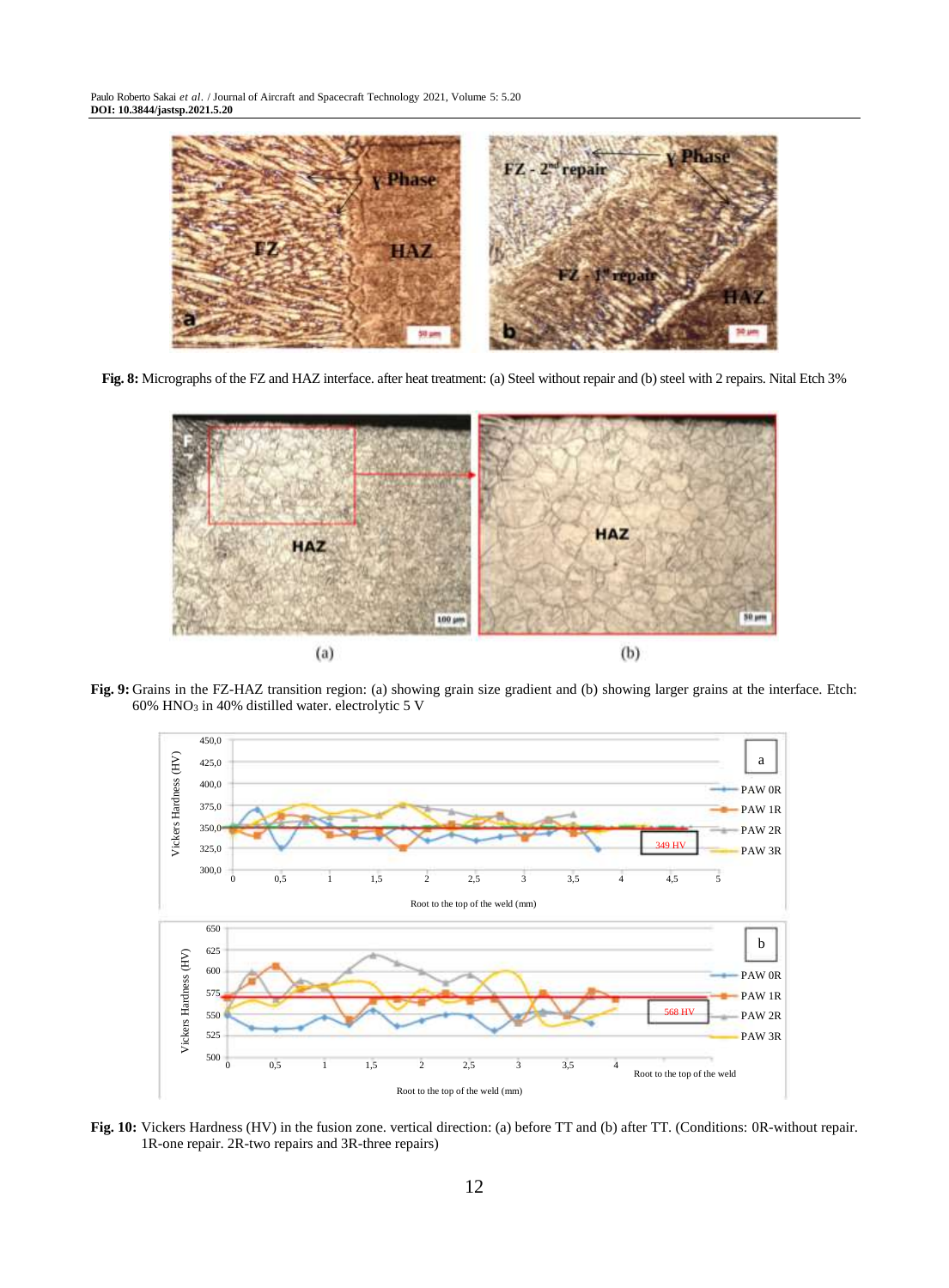

**Fig. 11:** Vickers Hardness (HV) in the fusion zone. horizontal direction before aging. (Conditions: (a) 0R-without repair. (b) 1R-one repair. (c) 2R-two repairs and (d) 3R-three repairs)

Although the hardness in the FZ after heat treatment may be below the value found in the transition region in some cases (Fig. 12) due to the increase in the height of the cord, a larger resistant area is offered (Table 5). However, it is a region of possible fracture propagation. The fact that there is a discontinuity between the top of the weld and the HAZ also favors the initiation of the fracture. as it creates a concentration of stresses in the region. For all samples presented in Fig. 14, the tensile strength just before the rupture was 1.8±0.1 GPa.

#### *Fracture Surface and Microscopic Aspects*

The broken surfaces were analyzed by SEM to identify the fracture micro-mechanisms. The unrepaired welded steel sample, Fig. 15b, shows an intense formation of dimples on the fracture surface with different sizes indicating that the activated micro-mechanism was the ductile fracture.

The material submitted to a repair also shows a surface full of alveoli (15d), but the macrography (15c) presents more irregularity of the surface in relation to the material without repair.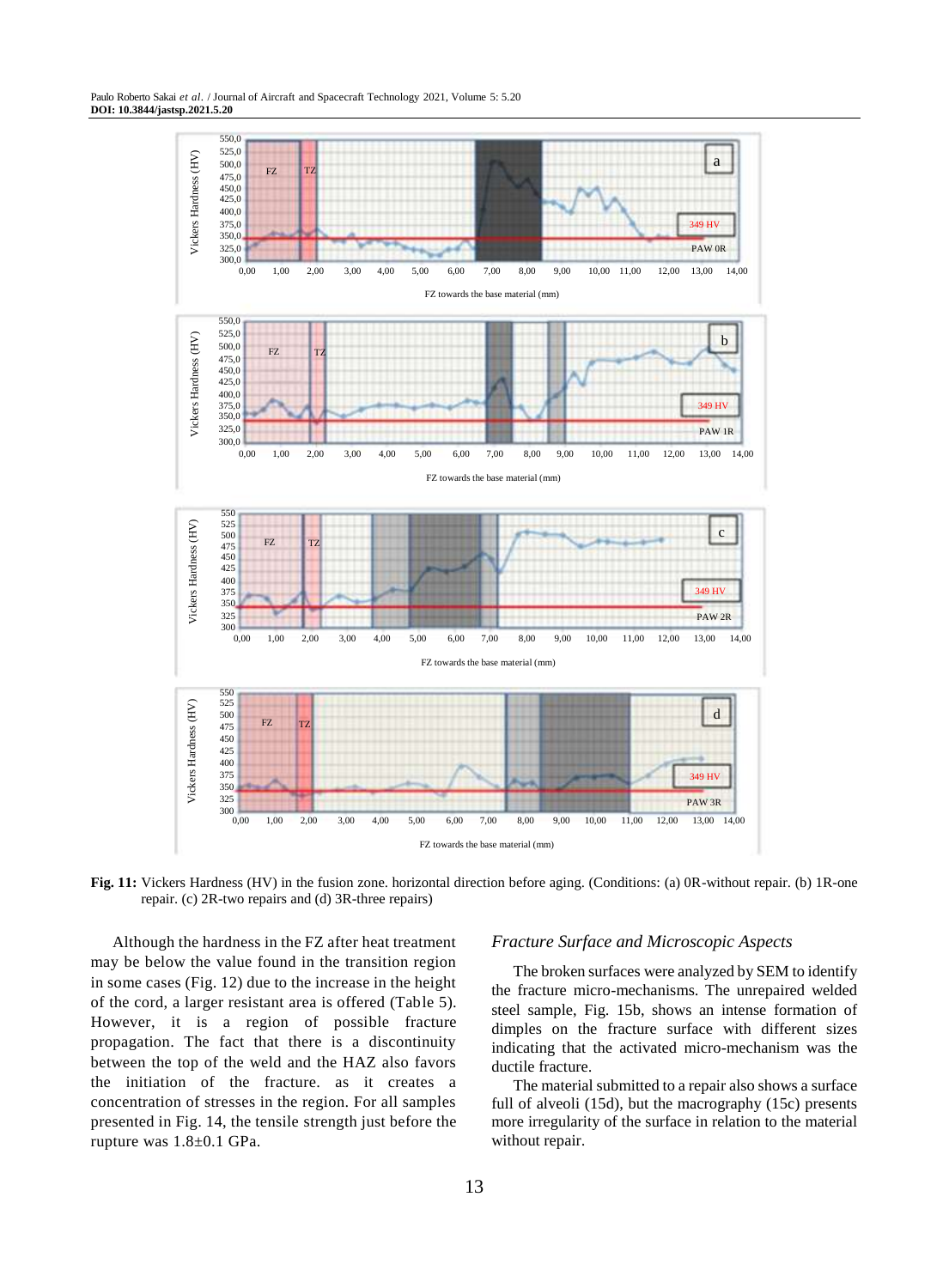For the case of the sample with two repairs, images in Fig. 15e and 15f, indicates that the crack has crossed the molten area and there are macroscopic irregularities indicating the presence of plastic deformations. In the image shown in Fig. 15f, it can be seen that the predominant fracture micro-mechanism was also due to dimples, similarly to the previous case. Finally, on the surface of the welded coupon with three repairs shown in Fig. 15g. there are samples of plastic deformations and in Fig. 15h dimples with reduced size are observed, both aspects related to ductile fractures.

These observations are in accordance with the elongation values observed in the tensile tests and reinforce the thesis that it is possible to weld the maraging 300 steels and apply repairs with little loss in mechanical properties and without producing fragility in the material. Both phenomena reduction in the strength limit and increase in elongation are related to the presence of austenite in the microstructure. A similar effect is observed in TRIP steels, where the presence of retained austenite is induced to increase the ductility and toughness of the steel (Lombardo *et al*., 2016; Anazawa *et al*., 2014.



**Fig. 12:** Vickers hardness (HV) in the fusion zone. horizontal direction after aging. (Conditions: (a) 0R - without repair. (b) 1R - one repair. (c) 2R - two repairs and (d) 3R - three repairs)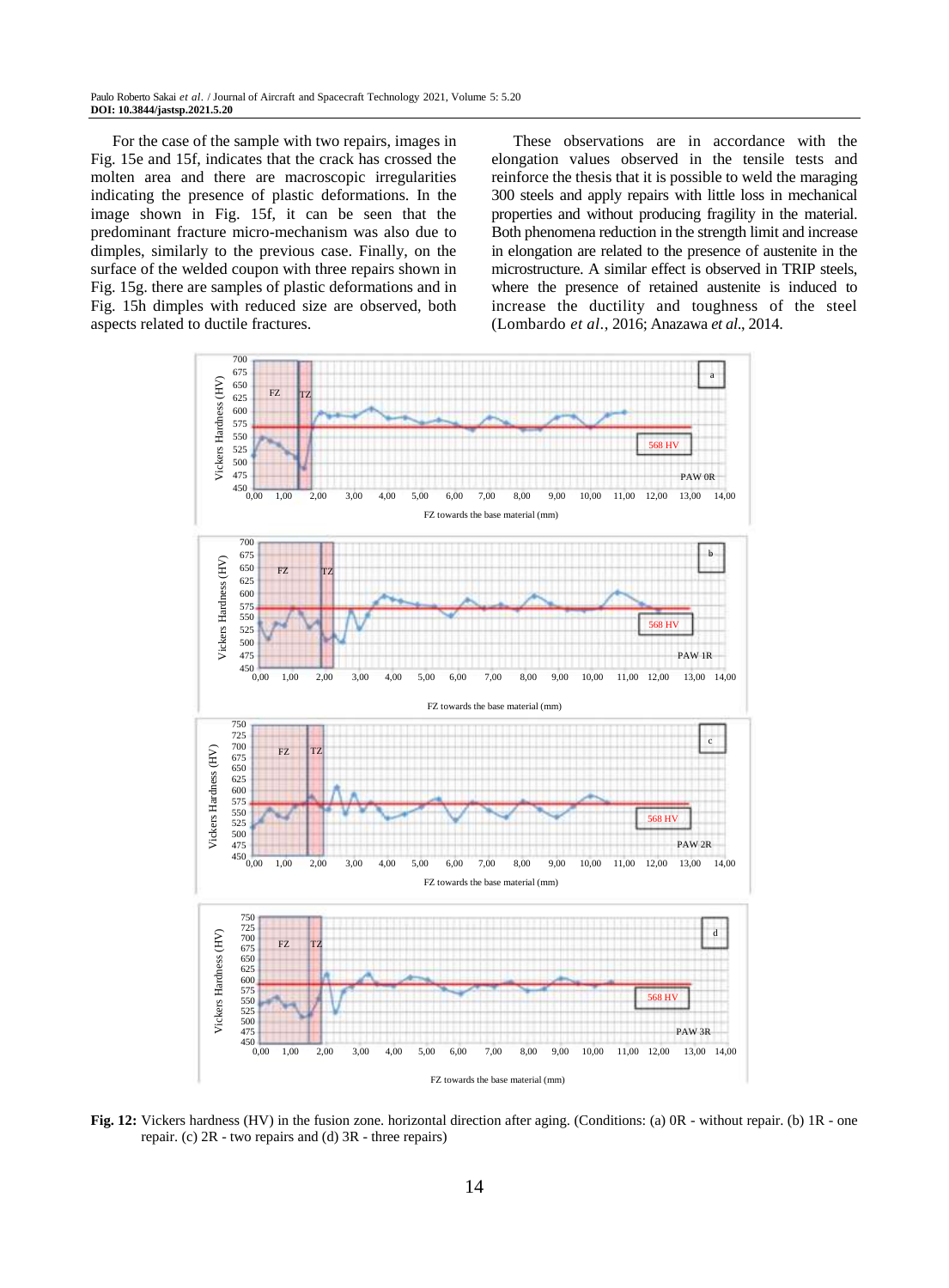

**Fig. 13:** Average tensile curves: Stress x Elongation



**Fig. 14:** Location of the rupture of the welded specimens with and without repairs; (a) without repairs. (0R); (b) one repair (1R); (c) two repairs (2R); (d) three repairs (3R)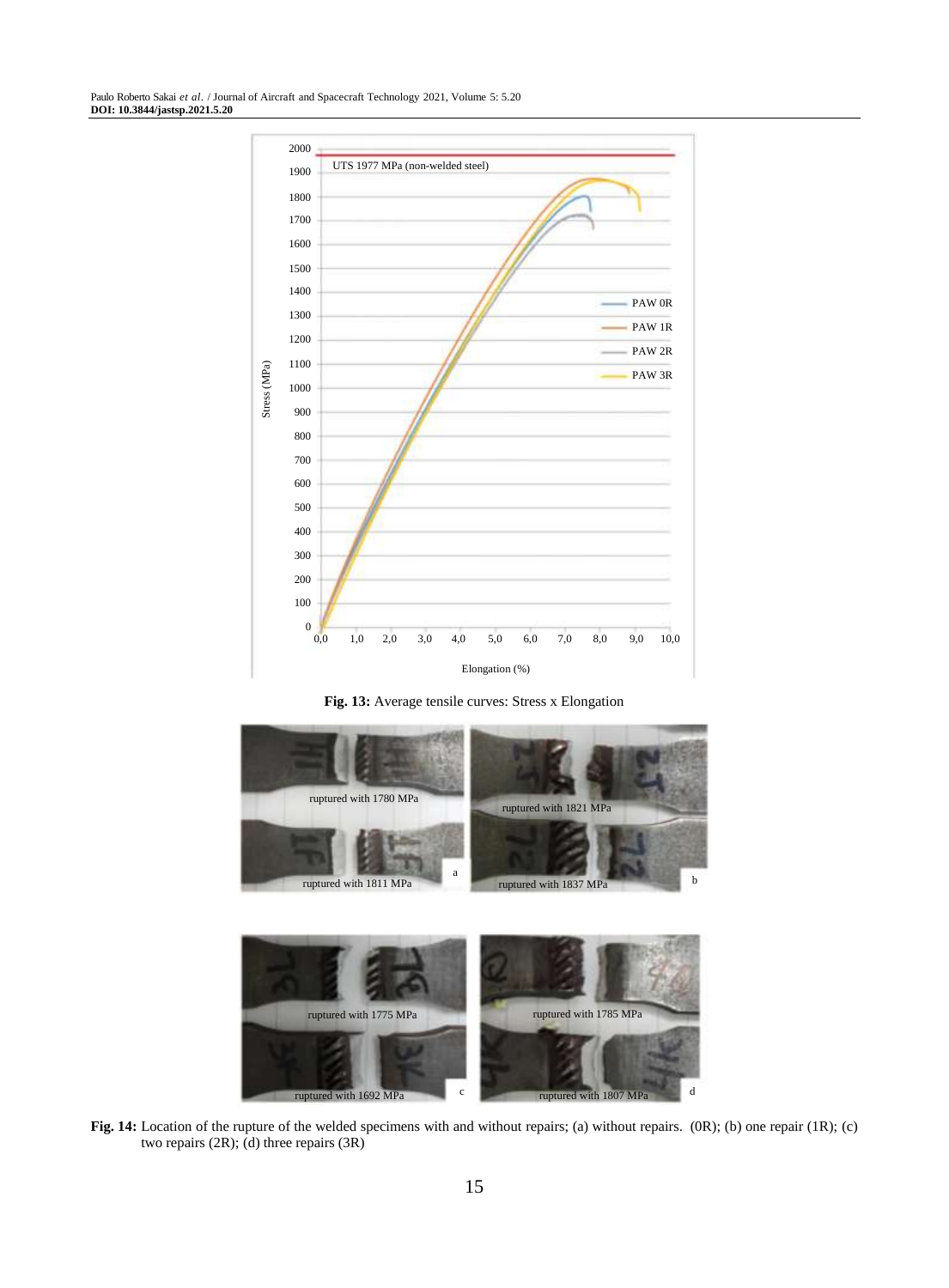

**Fig. 15:** SEM of the fractured surface of welded maraging steel: (a) without repair-macrography of the surface; (b) without repairsurface detail; (c) 1 repair-macrography of the surface; (d) 1 repair-surface detail; (e) 2 repairs-macrography of the surface; (f) 2 repairs-surface detail; (g) 3 repairs-surface macrography; and (h) 3 repairs-surface detail

| Twice in minute properties of managing steem Berore and after member aging treatment |            |             |                  |                |                   |  |
|--------------------------------------------------------------------------------------|------------|-------------|------------------|----------------|-------------------|--|
| Maraging                                                                             | ASTM-      | Vicker's    | Tensile strength | Yield Strength | Uniform           |  |
| 300 (18Ni) steel                                                                     | Grain size | Hardness HV | HV z(MPa)        | (MPa)          | elongation $(\%)$ |  |
| Solution annealing                                                                   |            | $332+30$    | $957 + 4$        | $775+17$       | $11.2 \pm 1.9$    |  |
| Aged                                                                                 |            | $567+158$   | $1954 + 5$       | 1801+28        | $5.3 \pm 0.4$     |  |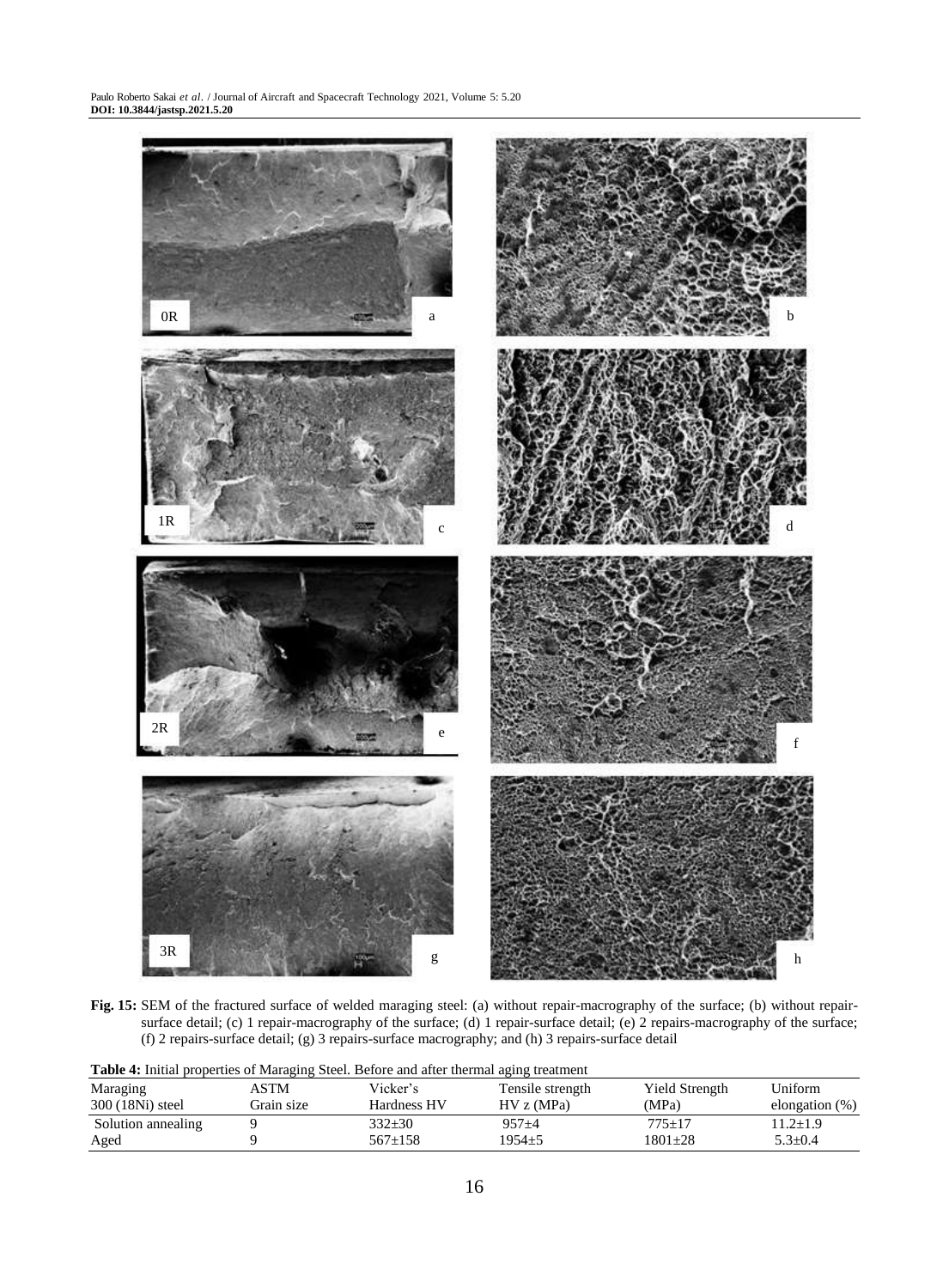|           | Weld height $(A-A)$ (mm) | Top width $(B-B)$ (mm) | Root width $(C-C)$ (mm) |
|-----------|--------------------------|------------------------|-------------------------|
| No repair | $4.0 \pm 0.2$            | $5.4 \pm 0.3$          | $2.7 \pm 0.4$           |
| 1 repair  | $4.1 \pm 0.1$            | $6.7 \pm 0.3$          | $3.1 \pm 0.2$           |
| 2 repairs | $4.2 \pm 0.1$            | $6.9 \pm 0.3$          | $3.2 \pm 0.3$           |
| 3 repairs | $4.4 \pm 0.3$            | $6.9 + 0.3$            | $3.5 + 0.6$             |

**Table 5:** Dimensions of the weld bead-Fused Zone (FZ)

**Table 6:** Vickers hardness values, weld bead, horizontal direction, before and after HT

Vickers Hardness-average (HV)

|           | Number of repairs |              |              |              |  |  |
|-----------|-------------------|--------------|--------------|--------------|--|--|
| Route     | No repair         | repair       | 2 repairs    | 3 repairs    |  |  |
| Before HT | $343 \pm 12$      | $348 \pm 10$ | $361 \pm 7$  | $341 \pm 11$ |  |  |
| After HT  | $543 + 8$         | $570 \pm 16$ | $581 \pm 23$ | $569 \pm 18$ |  |  |

**Table 7:** Tensile properties of welded steel without repair and with repairs (1R. 2R and 3R)

|           | Yield strength | <b>UTS</b>  | Elongation    |  |  |
|-----------|----------------|-------------|---------------|--|--|
| Condition | (MPa)          | (MPa)       | (% )          |  |  |
| OR        | $1676 \pm 28$  | $1829 + 34$ | $7.6 \pm 0.8$ |  |  |
| 1R        | $1645+18$      | $1864 + 24$ | $7.8 + 1.1$   |  |  |
| 2R        | $1765 \pm 31$  | $1795 + 51$ | $7.5+0.9$     |  |  |
| 3R        | $1705 + 29$    | $1858 + 32$ | $8.0 \pm 1.2$ |  |  |

# **Conclusion**

The welds carried out by the plasma process allowed a good union in Maraging 18 (Ni) steel. The performance of repairs (one. two and three repairs) showed that. as the number of repairs increases, there is an increase in the dimensions of the Fused area (FZ) and the Heat Affected area (HAZ), without prejudice to the mechanical properties.

Before the thermal treatment of aging it is noted that the hardness measurements of the FZ. ZT (Transition Zone FZ-HAZ) show a drop, associated with the presence of austenite in the microstructure. In the ZT. in addition to the austenite phase, grain growth was observed, which went from ASTM 9 to 4. In HAZ, there are certain regions where there was an increase in hardness due to the effect of aging, these bands of greater hardness moved for FZ, as the number of repairs increased.

After the heat treatment of aging, the hardness values of the steel increased. At HAZ, even after the repairs were applied. the values reached the same levels as the aged base material. However, although the hardness of FZ and ZT increased, they still showed hardness values below the expected value for the aged base material, an effect related to the presence of austenite in the region.

The mean values of the limit of tensile strength obtained varied from a lower value of 1795 MPa. in the sample with 2 repairs, to the highest value of 1864 MPa sample with 1 repair. These values, considering the standard deviation of about 30 MPa, are similar to the average value observed in welded and aged steel without repairs: 1829 MPa. Comparing these values with the resistance limit of the base material aged before welding (1977 MPa), it is noted that the loss of resistance is less than 10%.

The analysis of the steel fracture surface after welding, repairs and aging, showed that the specimens broke in the region between FZ and ZT. This fact is associated with the presence of austenite in these regions and the phenomenon of grain growth in the ZT interface (FZ-HAZ). As a rule, the fracture started in the region close to the melting line and spread into the weld bead. Nevertheless, the fracture micromechanisms were ductile, with the formation of dimples across the fracture surface indicating that. for all welding conditions, without repair or with up to 3 repairs, no fragile fracture occurred. A factor that indicates viability plasma welding on maraging steel and the possibility of carrying out repairs, if necessary, without loss of strength or ductility.

## **Acknowledgement**

The authors thank Institute for Advanced Studies-IEAv, São Paulo Research Foundation (FAPES) and National Council for Scientific and Technological Development (CNPq) for the support received to the research.

#### **Author's Contributions**

**Paulo Roberto Sakai:** Realized the microstructural and mechanical characterization.

**Deivid Ferreira da Silva:** Realized the welding experiments.

**Milton Sérgio Fernandes de Lima:** Realized the revision of the manuscript and contributed to the discussions.

**Rafael Humberto Mota de Siqueira:** Complicated and analysed mechanical results.

**Antonio Jorge Abdalla:** Organized the experimental work.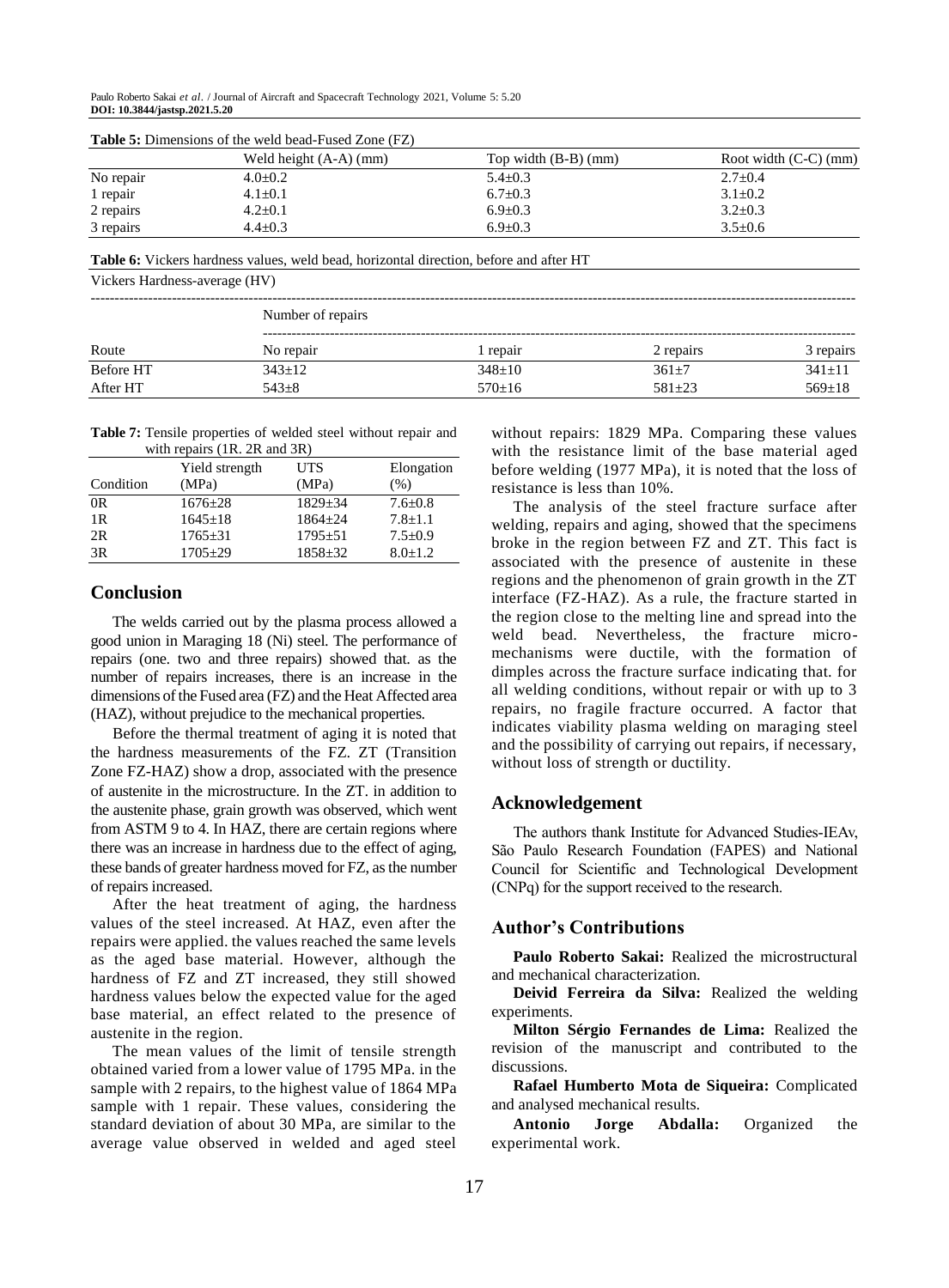# **Ethics**

This article is original and contains unpublished material. The corresponding author confirms that all of the other authors have read and approved the manuscript and no ethical issues involved

# **References**

- Ahmed, B., Tariq, F., Naz, N., & Baloch, R. A. (2012). How Multiple Weld Repairs Impact Maraging Steel. Welding Journal, 91(10), 38-46.
- AMS 2759/3E. (2008). Heat Treatment Precipitation-Hardening Corrosion-Resistant and Maraging Steel parts. USA. Aerospace Material Specification. https://webstore.ansi.org/standards/sae/saeams27593 e2008ams2759
- AMS 6463D. (2009) Wire. Steel Welding 18.5Ni 8.5Co 5.2Mo - 0.72Ti - 0.10Al (Marage 300) Vacuum Melted. Environment Controlled Packaging. USA. Aerospace Material Specifications. https://webstore.ansi.org/standards/sae/saeams6463d20 09ams6463d
- AMS 6514G. (2010). Steel. Maraging. Bars. Forgings. Tubing. and Rings 18.5Ni - 9.0Co - 4.9Mo - 0.65Ti - 0.10Al Consumable Electrode Vacuum Melted. Annealed (Composition similar to UNS K93120). USA. Aerospace Material Specifications. https://webstore.ansi.org/standards/sae/saeams6514g 2010ams6514g
- AMS 6521C (1991). Steel Sheet. Strip. and Plate. Maraging. 18.5Ni - 9.0Co - 4.9Mo - 0.65Ti - 0.10Al. Consumable Electrode Melted. Solution Heat Treated. USA. Aerospace Material Specifications. https://www.specificsteel.com/Marage-300-31-4442
- Anazawa, RM, Abdalla, AJ, Hashimoto, TM, & Pereira, MS (2014). Comparative study of mechanical properties in 4340 and 300M steels subjected to isothermal and intercritical heat treatments. Brazilian Journal of Vacuum Applications, 31 (1-2), 32-37. http://www.sbvacuo.org.br/rbav/index.php/rbav/article/ view/918
- ASM. (2019). Handbook online. ASM desk editions. Ultrahigh-Strength Steels. Disponível em <http://products.asminternational.org/hbk/index.jsp>
- ASTM E112-13. (2013). Standard Test Methods for Determining Average Grain Size. USA. American Society For Testing And Materials.
- AWS B4.0. (2007). Standard Methods for Mechanical Testing of Welds. USA. American Welding Society. https://pubs.aws.org/Download\_PDFS/B4.0- 2007PV.pdf
- Blondeau, R. (2008). Metallurgy and Mechanics of Welding: Processes and Industrial Applications. London: ISTE Ltd. and John Wiley & Sons.
- Bruhn, E. F. (1967). Analysis and design of missile structures. https://ci.nii.ac.jp/naid/10003983102/
- Chakravarthi, K. V. A., Koundinya, N. T. B. N., Murty, S. N., & Rao, B. N. (2017). Microstructural evolution and constitutive relationship of M350 grade maraging steel during hot deformation. Journal of Materials Engineering and Performance, 26(3), 1174-1185. https://link.springer.com/article/10.1007%2Fs11665- 017-2539-4
- de Lima, M. S. F., de Mota Siqueira, R. H., de Carvalho, S. M., & Abdalla, A. J. (2019). Hardening effects of in-situ aging for a laser welded maraging steel.
- Dos Reis, A. G., Reis, D. A. P., Abdalla, A. J., & Otubo, J. (2015). High-temperature creep resistance and effects on the austenite reversion and precipitation of 18 Ni (300) maraging steel. Materials Characterization, 107, 350-357. https://www.sciencedirect.com/science/article/abs/pi i/S1044580315002971
- ESA. (2004). European Space Agency. ECSS-Q-70-71A: Data for selection of space materials and processes. Rev. 1. 18. http://www.esmat.esa.int/ecss-q-70- 71a.pdf
- Fanton, L., Abdalla, A. J., & Lima, M. S. F. (2014). Heat treatment and ybfiber laser welding of a maraging steel. Welding Journal, 93, 362-368. https://www.researchgate.net/publication/28695638 5\_Heat\_Treatment\_and\_Yb-Fiber\_Laser\_Welding\_of\_a\_Maraging\_Steel

Galindo-Nava, E. I., Rainforth, W. M., & Rivera-Díaz-del-Castillo, P. E. J. (2016). Predicting microstructure and strength of maraging steels: Elemental Optimisation. Acta Materialia, 117, 270-285. https://www.sciencedirect.com/science/article/abs/pii/S

Hall, A. M., & Slunder, C. J. (1968). The metallurgy, behavior and application of the 18-percent nickel maraging steels. Battelle Memorial Inst Columbus OH Columbus Labs. https://apps.dtic.mil/sti/citations/ADA382105

135964541630516X

- He, B., Tian, X. J., Cheng, X., Li, J., & Wang, H. M. (2017). Effect of weld repair on microstructure and mechanical properties of laser additive manufactured Ti-55511 alloy. Materials & Design, 119, 437-445. https://www.sciencedirect.com/science/article/abs/pii/S 0264127517300734
- Kanne Jr, W. R., Louthan Jr, M. R., Rankin, D. T., & Tosten, M. H. (1999). Weld repair of irradiated materials. Materials Characterization, 43(2-3), 203-214. https://www.sciencedirect.com/science/article/abs/pii/S 1044580399000327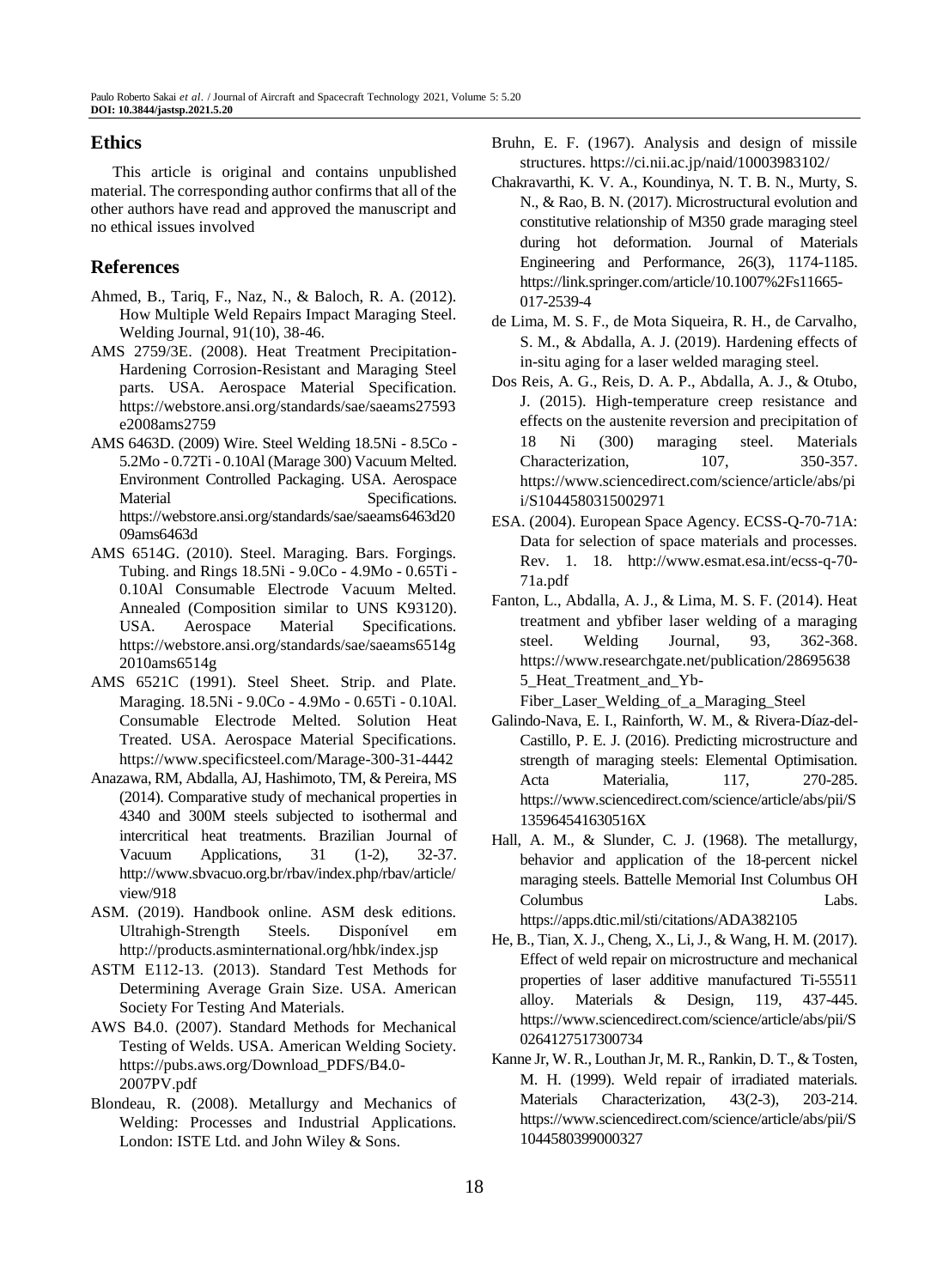- Lombardo, S., Nascimento Ferreira, R., de Souza Santos, L. A., de Jesus Silva, J. W., Bagio Scheid, V. H., & Abdalla, A. J. (2016). Microstructural characterization of joints of maraging 300 steel welded by Laser and subjected to plasma nitriding treatment. In Materials Science Forum (Vol. 869, pp. 479-483). Trans Tech Publications Ltd. https://www.scientific.net/MSF.869.479
- Marcisz, J., Adamczyk, M., & Garbarz, B. (2017). Optimisation of mechanical properties of 18% Ni350 grade maraging steel using novel heat treatment. Archives of Metallurgy and Materials, 62. http://yadda.icm.edu.pl/yadda/element/bwmeta1.ele ment.baztech-5ac50491-c418-4dc4-b2e1- 3918f2a0910f
- Matsuo, H., & Kawaguchi, J. I. (1995). M-V Launch Vehicle. Acta Astronautica Vol. 35. Suppl.. pp. 597-603. Elsevier Science Ltd.. Printed in Great Britain. https://doi.org/10.1016/0094- 5765(94)00227-D
- Pardal, J. M. (2012). Aço Maraging classe 300: Propriedades mecânicas e magnéticas em diversas condições de tratamento térmico. São Paulo: Ed gard Boucher.
- Pardal, J. M., Tavares, S. S. M., Fonseca, M. C., Abreu, H. F. G., & Silva, J. J. M. (2006). Study of the austenite quantification by X-ray diffraction in the 18Ni-Co-Mo-Ti maraging 300 steel. Journal of Materials Science, 41(8), 2301-2307. https://link.springer.com/article/10.1007/s10853- 006-7170-y
- Poinke, L. J., & Garland, K. C. (1973). Evaluation of shuttle solid rocket booster case materials. Contractor report, NASA, Marshall Space Flight Center, Ala.
- Rajan, K. M., & Narasimhan, K. (2002). An approach to selection of material and manufacturing processes for rocket motor cases using weighted performance index. Journal of Materials Engineering and Performance, 11(4), 444-449. https://link.springer.com/article/10.1361/105994902 770343980
- Reimann, M., Goebel, J., & dos Santos, J. F. (2017). Microstructure and mechanical properties of keyhole repair welds in AA 7075-T651 using refill friction stir spot welding. Materials & Design, 132, 283-294. https://www.sciencedirect.com/science/article/abs/pi i/S0264127517306743
- Reis, A. G., Reis, D. A. P., Abdalla, A. J., Couto, A. A., & Otubo, J. (2016). An In Situ High-Temperature X-Ray Diffraction Study of Phase Transformations in Maraging 300 Steel. In Defect and Diffusion Forum (Vol. 371, pp. 73-77). Trans Tech Publications Ltd. https://www.scientific.net/DDF.371.73
- Reis, A. G., Reis, D. A. P., Abdalla, A. J., Otubo, J., & Sandim, H. R. Z. (2015, October). A dilatometric study of the continuous heating transformations in maraging 300 steel. In IOP Conference Series: Materials Science and Engineering (Vol. 97, No. 1, p. 012006). **IOP** Publishing. https://iopscience.iop.org/article/10.1088/1757- 899X/97/1/012006/meta
- Sakai, P. R., da Silva, D. F., Lombardo, S., & Abdalla, A. J. (2016). Comparison of Mechanical and Microstructural Characteristics in Maraging 300 Steel Welded by PAW and GTAW processes submitted to repair. In Advanced Materials Research (Vol. 1135, pp. 255-264). Trans Tech Publications Ltd. https://www.scientific.net/AMR.1135.255

Sakai, P. R., Lima, M. S. F., Fanton, L., Gomes, C. V., Lombardo, S., Silva, D. F., & Abdalla, A. J. (2015a). Comparison of mechanical and microstructural characteristics in maraging 300 steel welded by three different processes: LASER, PLASMA and TIG. Procedia Engineering, 114, 291-297. https://www.sciencedirect.com/science/article/pii/S1 877705815017105

- Sakai, P. R. (2015b). Characterization of welded joints in paw and gtaw of thin sheets in maraging steel 300 subjected to several repairs. https://repositorio.unesp.br/handle/11449/132887
- Schmidt, M., & Rohrbach, K. (1991). Heat treating of maraging steels. ASM International, ASM Handbook., 4, 219-228.
- Sinha, P. P., Arumugham, S., & Nagarajan, K. V. (1993). Influence of repair welding of aged 18Ni 250 maraging steel weldments on tensile and fracture properties. WELDING JOURNAL-NEW YORK-, 72, 391-s. http://files.aws.org/wj/supplement/WJ\_1993\_08\_s391. pdf
- Sun, K., Peng, W., Wei, B., Yang, L., & Fang, L. (2020). Friction and wear characteristics of 18Ni (300) maraging steel under high-speed dry sliding conditions. Materials, 13(7), 1485. https://www.mdpi.com/1996-1944/13/7/1485
- Suresh, B. N. (2008). History of Indian launchers. Acta Astronautica, 63(1-4), 428-434. https://www.sciencedirect.com/science/article/abs/pi i/S0094576507003712
- Teng, J., Wang, D., Wang, Z., Zhang, X., Li, Y., Cao, J., ... & Yang, F. (2017). Repair of arc welded DH36 joint by underwater friction stitch welding. Materials & Design, 118, 266-278. https://www.sciencedirect.com/science/article/abs/pi i/S0264127517300175